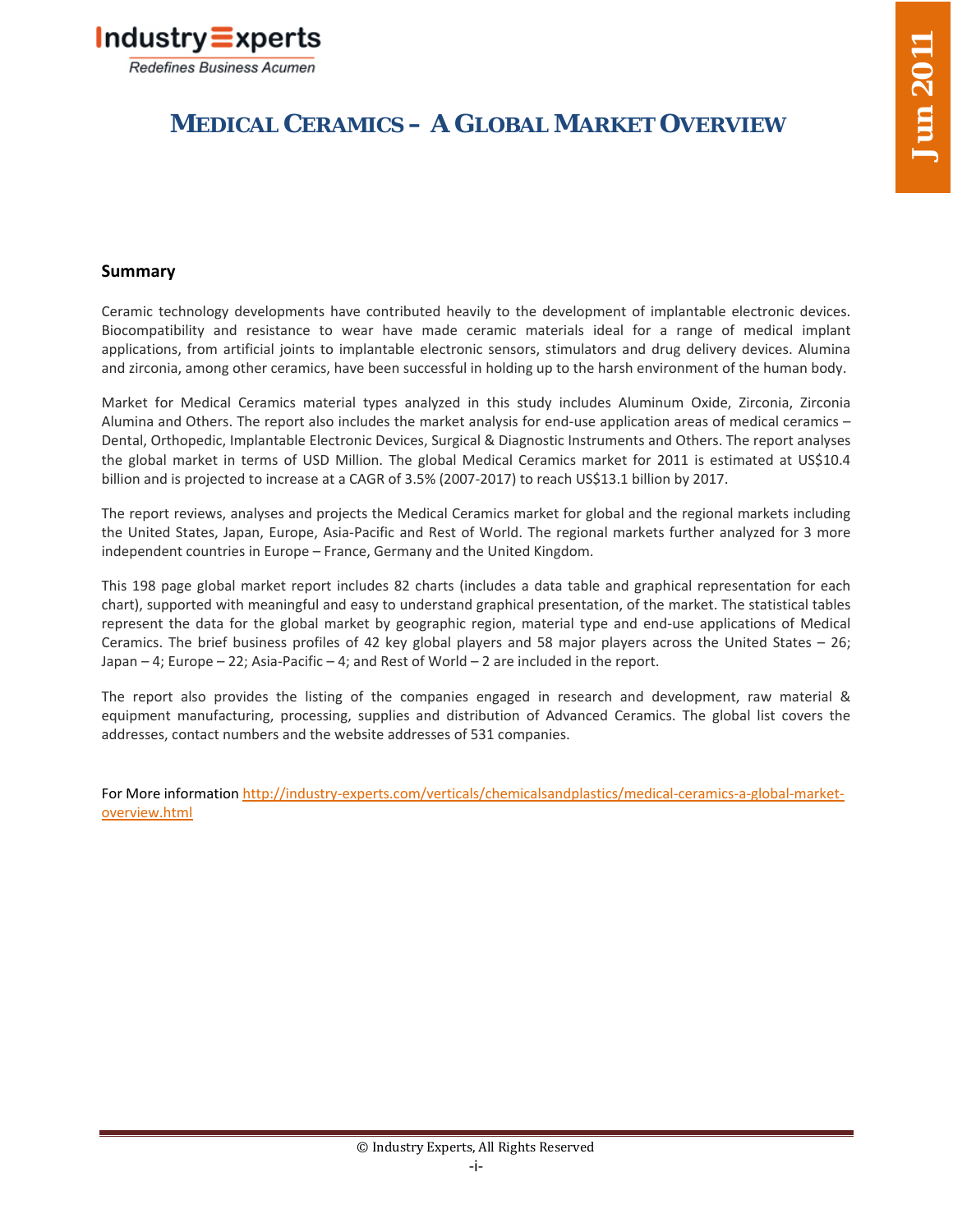



# **MEDICAL CERAMICS – A GLOBAL MARKET OVERVIEW**

# **TABLE OF CONTENTS**

#### **1. GLOBAL MARKET PERSPECTIVE**

#### **1.1 INTRODUCTION**

#### **1.2 PRODUCT OUTLINE**

1.2.1 Ceramics in Ancient Era – A Backdrop 1.2.2 Advanced Ceramics 1.2.3 Advanced Ceramics – The Future Ahead 1.2.4 Ceramic Material Compositions 1.2.4.1 Aluminum Oxide and Alumina Ceramics 1.2.4.2 Zirconium Oxide and Zirconia Ceramics 1.2.4.3 Zirconia Alumina 1.2.5 Medical Ceramics 1.2.6 End-Use Applications of Medical Ceramics 1.2.6.1 Ceramics for Implantable Electronic Devices 1.2.6.2 Orthopedic Ceramics 1.2.6.3 Dental ceramics 1.2.6.4 Surgical & Diagnostic Ceramics **1.3 KEY MARKET TRENDS** 1.3.1 Advanced Ceramics Open New Vistas in Neuromodulation 1.3.2 What Benefits do Ceramic Hip Replacements Offer? 1.3.3 Speech Valve Advancements Using Technical **Ceramics** 1.3.4 Calcium Orthophosphate Bioceramics in Medicine 1.3.5 High Toughness Textured Ceramics for Biomedical Use 1.3.6 Nanostructured Glass-Ceramic Coatings Used in Orthopedic Applications 1.3.7 Treating Complex Fractures Using Novel Hydroxyapatite Ceramics 1.3.8 Medical Device Performance Simplified by the Use of Piezo Motors and Actuators 1.3.9 Shift Towards Piezoelectric Devices 1.3.10 Medical Implant Develops Via New Ceramic **Technology** 1.3.10.1 Artificial Joints to be "Jointed" by Ceramics

1.3.10.2 Implantable Electronic Devices and Ceramics Go Hand-in-Hand

1.3.11 Dispersed Ceramic Nanoparticles' Mechanical Properties in Polymer Composites for Orthopedic Applications

### **1.4 KEY GLOBAL PLAYERS**

#### 3M ESPE

Advanced Cerametrics Inc Advanced Ceramics Research, Inc Advanced Industrial Ceramics Advanced Monolythic Ceramics, Inc APC International Ltd

AVX Corporation Barat Ceramics GmbH BCE Special Ceramics GmbH Berkeley Advanced Biomaterials Inc Ceradyne Inc Ceram Research Ltd Ceramtec GmbH Chuangxin Medical Treatment Apparatus Technology Co Ltd Coorstek, Inc Covalent Materials Corporation Denka Chemicals GmbH Doxa AB Ferro-Ceramic Grinding Inc Friatec AG International Ceramic Engineering Kemet Corporation Metoxit AG Micro Ceramics Limited Noritake Co Ltd Physik Instrumente (PI) GmbH & CO KG Piezo Kinetics, Inc Raymor Industries, Inc. Refractron Technologies Corp Rockwood Holdings, Inc Saint-Gobain Ceramics & Plastics Inc Shandong Dahan Energy Nano Ceramic Factory Smaht Ceramics, Inc Small Precision Tools Inc Societe Des Ceramiques Techniques Superior Technical Ceramics Corp Temex-Ceramics The Morgan Crucible Company Plc Tosoh Corporation TRS Technologies, Inc Vishay Intertechnology Inc Wright Medical Technology, Inc **1.5 KEY BUSINESS TRENDS**

Sunrock Ceramics to Increase Production Capacity **Twofold** First Silicon Nitride Total Hip Replacement for Reconstructive Surgery from Amedica/US Spine Innovation in Medical Ceramics from Morgan Technical **Ceramics** VIOX Corporation Acquired by Ceradyne, Inc

cerasurf™ High Strength Ceramic Material for Orthopedic Applications Launched by C5 Medical Werks New Piezoceramic Materials from Morgan Technical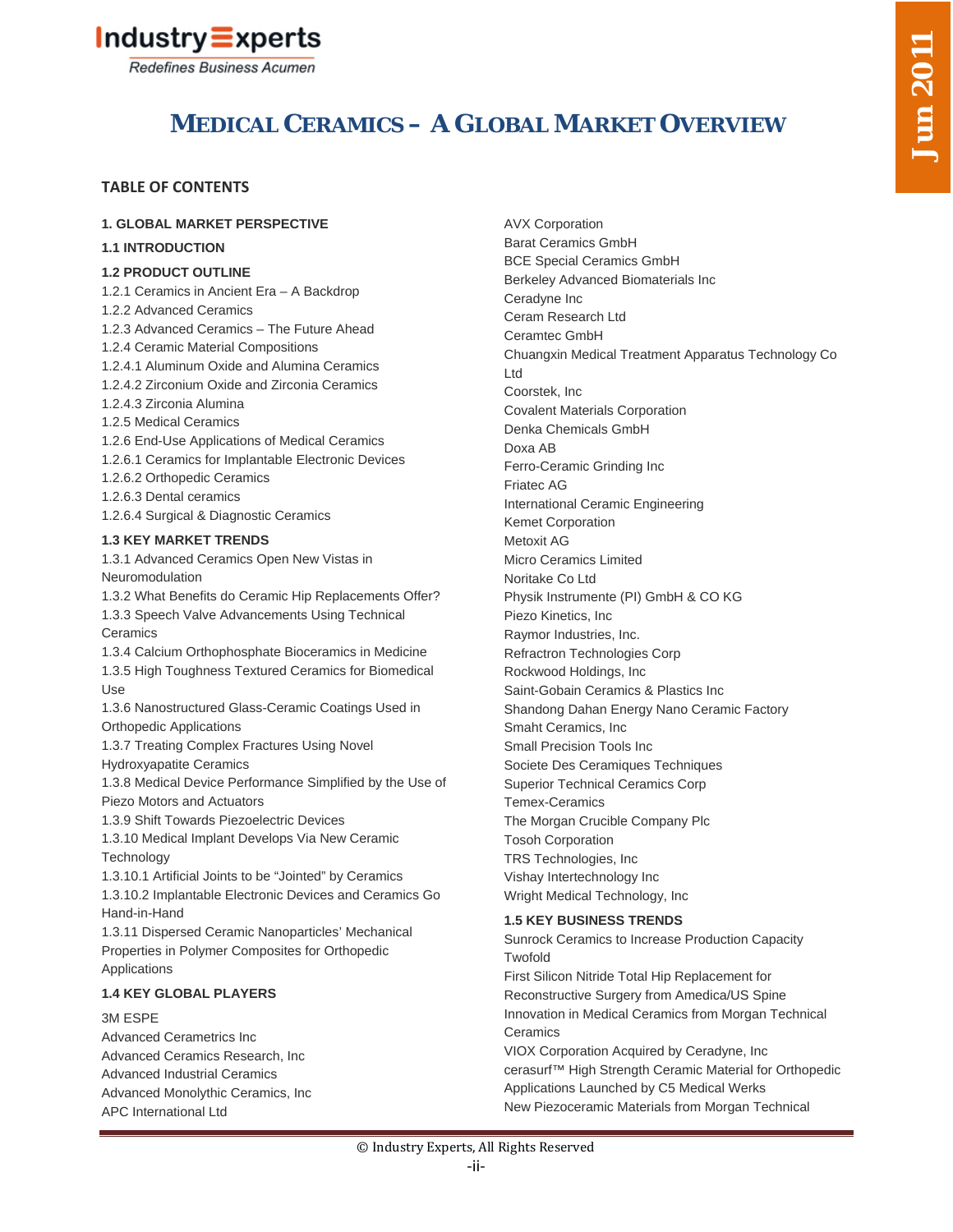

# **MEDICAL CERAMICS – A GLOBAL MARKET OVERVIEW**

#### **Ceramics**

Flex Mitigation Technology Showcased by KEMET at Electronica 2010 Co-Fired Piezo Bimorphs for Harsh Environments from Morgan Technical Ceramics Morgan, ErySave in Collaboration Morgan's Metal Injection Molding Acquired by Parmatech-Proform Corp New Piezoelectric Materials from Morgan Morgan Technical Ceramics Offers New Bioceramic **Material 1.6 GLOBAL MARKET OVERVIEW** 1.6.1 Market Overview by Ceramic Material Type

# 1.6.2 Market Overview by Application Area 1.6.3 Ceramic Material Market Overview by Global Region 1.6.3.1 Aluminum Oxide Ceramics 1.6.3.2 Zirconia 1.6.3.3 Zirconia Alumina 1.6.3.4 Other Ceramics

1.6.4 Ceramic Application Market Overview by Global Region 1.6.4.1 Dental 1.6.4.2 Orthopedic 1.6.4.3 Implantable Electronic Devices 1.6.4.4 Surgical & Diagnostic Instruments

1.6.4.5 Other Therapeutic Applications

## **2. REGIONAL MARKET PERSPECTIVE**

#### **REGIONAL MARKET OVERVIEW**

#### **2.1 THE UNITED STATES**

2.1.1 Market Overview by Ceramic Material Type 2.1.2 Market Overview by Application Area 2.1.3 Major Market Players 3M ESPE Advanced Cerametrics Inc Advanced Ceramics Research, Inc Advanced Industrial Ceramics Dvanced Monolythic Ceramics, Inc APC International Ltd AVX Corporation Berkeley Advanced Biomaterials Inc C5 Medical Werks Ceradyne Inc Coorstek, Inc Ferro-Ceramic Grinding Inc International Ceramic Engineering Kemet Corporation Piezo Kinetics, Inc Refractron Technologies Corp Richardson – American Technical Ceramics Corp

Rockwood Holdings, Inc Saint-Gobain Ceramics & Plastics Inc SMAHT Ceramics, Inc Small Precision Tools Inc Superior Technical Ceramics Corp TRS Technologies, Inc T. Q. Abrasive Machining Co Vishay Intertechnology Inc Wright Medical Technology, Inc

### **2.2 JAPAN**

2.2.1 Market Overview by Ceramic Material Type 2.2.2 Market Overview by Application Area 2.2.3 Major Market Players Covalent Materials Corporation NGK Spark Plug Co Ltd Noritake Co Ltd Tosoh Corporation

### **2.3 EUROPE**

2.3.1 Market Overview by Geographic Region 2.3.2 Market Overview by Ceramic Material Type 2.3.3 Market Overview by Application Area 2.3.4 Ceramic Material Market Overview by European Region 2.3.4.1 Aluminum Oxide Ceramics 2.3.4.2 Zirconia 2.3.4.3 Zirconia Alumina 2.3.4.4 Other Ceramics 2.3.5 Ceramic Application Market Overview by European Region 2.3.5.1 Dental 2.3.5.2 Orthopedic 2.3.5.3 Implantable Electronic Devices 2.3.5.4 Surgical & Diagnostic Instruments 2.3.5.5 Other Therapeutic Applications 2.3.6 Major Market Players Barat Ceramics GmbH (Germany) BCE Special Ceramics GmbH (Germany) Ceram Research Ltd (United Kingdom) Ceramtec GmbH (Germany) Denka Chemicals GmbH (Germany) DOXA AB (Sweden) Dynamic-Ceramic Ltd. (United Kingdom) Friatec AG (Germany) H.C. Starck Ceramics (Germany) Hybrid Laser Tech Ltd (United Kingdom) Kennametal Sintec Keramik GmbH (Germany) Metoxit AG (Switzerland) Morgan Advanced Ceramics Wesgo Ceramics GmbH (Germany)

Morgan Electro Ceramics (United Kingdom)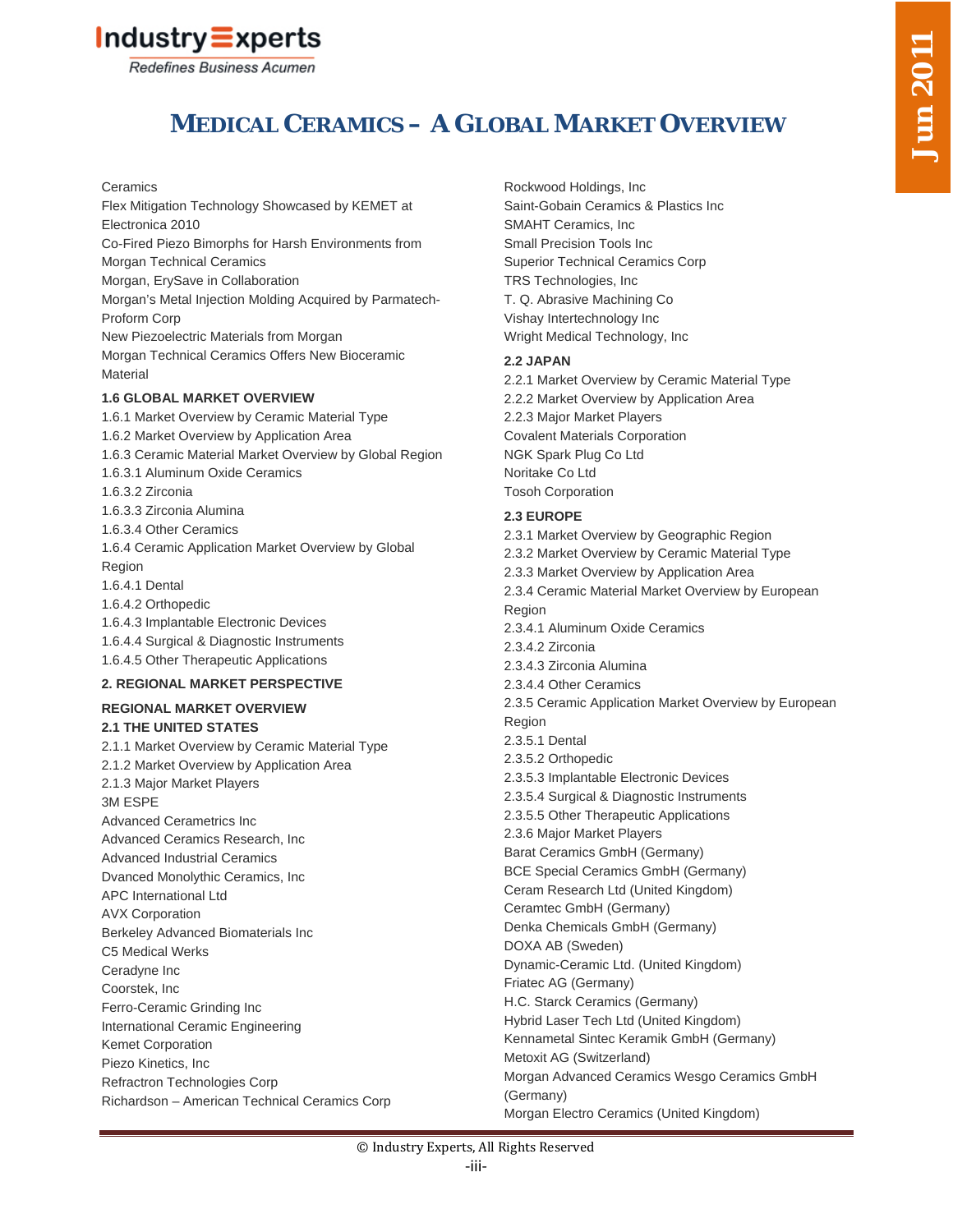

# **MEDICAL CERAMICS – A GLOBAL MARKET OVERVIEW**

Morgan Technical Ceramics (United Kingdom) Nobel Biocare Management AG (Switzerland) Physik Instrumente (PI) GmbH & Co Kg (Germany) Sembach GmbH & Co., Kg. (Germany) Societe Des Ceramiques Techniques (France) Sulzer Metco Ltd (Switzerland) Temex-Ceramics (France) The Morgan Crucible Company Plc (United Kingdom)

2.3.7 European Market Overview by Country 2.3.7.1 France 2.3.7.2 Germany 2.3.7.3 The United Kingdom 2.3.7.4 Rest of Europe

## **2.4 ASIA-PACIFIC**

2.4.1 Market Overview by Ceramic Material Type 2.4.2 Market Overview by Application Area 2.4.3 Major Market Players Chuangxin Medical Treatment Apparatus Technology Co Ltd (China) Hangzhou Nanxi Dental Medical Equipment Co Ltd (China)

Hangzhou Yapeng Medical Devices Co Ltd (China) Shandong Dahan Energy Nano Ceramic Factory (China)

### **2.5 REST OF WORLD**

2.5.1 Market Overview by Ceramic Material Type 2.5.2 Market Overview by Application Area 2.5.3 Major Market Players Micro Ceramics Limited (Israel) Raymor Industries, Inc. (Canada)

## **3. GUIDE TO THE INDUSTRY**

3.1 NORTH AMERICA 3.1.1 Canada 3.1.2 United States 3.2 EUROPE 3.2.1 Austria 3.2.2 Belgium 3.2.3 Czech Republic 3.2.4 Denmark 3.2.5 France 3.2.6 Germany 3.2.7 Italy 3.2.8 Netherland 3.2.9 Norway 3.2.10 Poland 3.2.11 Spain 3.2.12 Sweden 3.2.13 Switzerland 3.2.14 United Kingdom

3.3 ASIA-PACIFIC 3.3.1 Australia 3.3.2 China 3.3.3 India 3.3.4 Japan 3.3.5 Malaysia 3.3.6 New Zealand 3.3.7 Singapore 3.3.8 South Korea 3.3.9 Taiwan 3.4 REST OF WORLD 3.4.1 Brazil 3.4.2 Iran 3.4.3 Israel **4. ANNEXURE** 4.1 RESEARCH METHODOLOGY 4.2 THE QUESTIONNAIRE 4.3 FEEDBACK **Charts & Graphs** 1. GLOBAL MARKET PERSPECTIVE Chart 1: Global Medical Ceramics Market Analysis (2007- 2017) in USD Million

Chart 2: Global Medical Ceramics Market Analysis (2007- 2017) by Material Type – Aluminum Oxide, Zirconia, Zirconia Alumina and Others in USD Million Chart 3: Glance at 2007, 2012 and 2017 Global Medical Ceramics Market Share (%) by Material Type – Aluminum Oxide, Zirconia, Zirconia Alumina and Others Chart 4: Global Medical Ceramics Market Analysis (2007- 2017) by Application Area – Dental, Orthopedic, Implantable Electronic Devices, Surgical & Diagnostic Instruments and Other in USD Million Chart 5: Glance at 2007, 2012 and 2017 Global Medical Ceramics Market Share (%) by Application Area – Dental, Orthopedic, Implantable Electronic Devices, Surgical & Diagnostic Instruments and Other Chart 6: Global Market Analysis of Aluminum Oxide Ceramics for Medical Applications (2007-2017) by Geographic Region – United States, Japan, Europe, Asia-Pacific and Rest of World in USD Million Chart 7: Glance at 2007, 2012 and 2017 Global Market Share (%) of Aluminum Oxide Ceramics for Medical Applications by Geographic Region – United States, Japan, Europe, Asia-Pacific and Rest of World Chart 8: Global Market Analysis of Zirconia Ceramics for Medical Applications (2007-2017) by Geographic Region – United States, Japan, Europe, Asia-Pacific and Rest of World in USD Million

Chart 9: Glance at 2007, 2012 and 2017 Global Market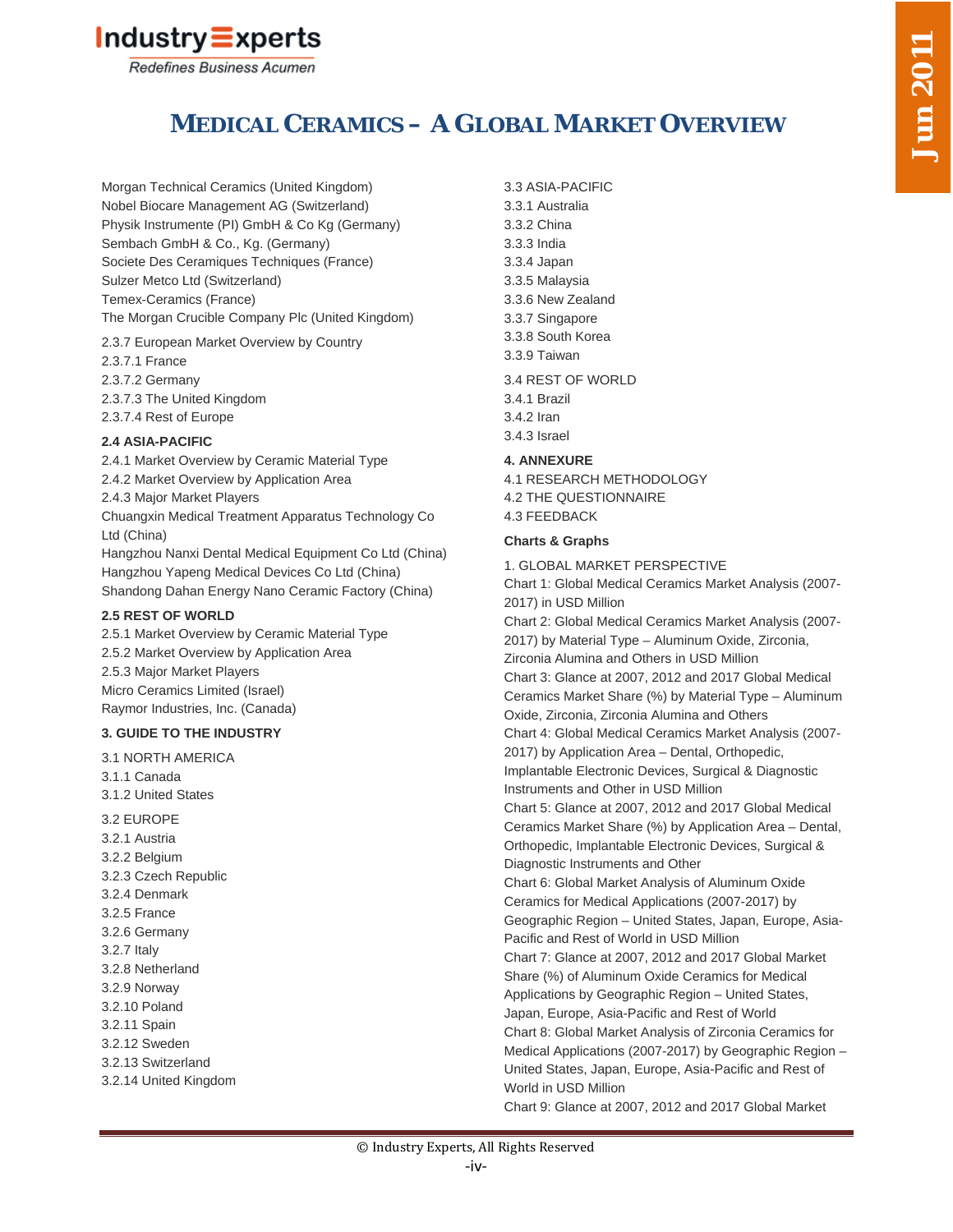

# **MEDICAL CERAMICS – A GLOBAL MARKET OVERVIEW**

Share (%) of Zirconia Ceramics for Medical Applications by Geographic Region – United States, Japan, Europe, Asia-Pacific and Rest of World

Chart 10: Global Market Analysis of Zirconia Alumina Ceramics for Medical Applications (2007-2017) by Geographic Region – United States, Japan, Europe, Asia-Pacific and Rest of World in USD Million

Chart 11: Glance at 2007, 2012 and 2017 Global Market Share (%) of Zirconia Alumina Ceramics for Medical Applications by Geographic Region – United States, Japan, Europe, Asia-Pacific and Rest of World

Chart 12: Global Market Analysis of Other Ceramics for Medical Applications (2007-2017) by Geographic Region – United States, Japan, Europe, Asia-Pacific and Rest of World in USD Million

Chart 13: Glance at 2007, 2012 and 2017 Global Market Share (%) of Other Ceramics for Medical Applications by Geographic Region – United States, Japan, Europe, Asia-Pacific and Rest of World

Chart 14: Global Medical Ceramics for Dental Applications Market Analysis (2007-2017) by Geographic Region – United States, Japan, Europe, Asia-Pacific and Rest of World in USD Million

Chart 15: Glance at 2007, 2012 and 2017 Global Medical Ceramics for Dental Applications Market Share (%) by Geographic Region – United States, Japan, Europe, Asia-Pacific and Rest of World

Chart 16: Global Medical Ceramics for Orthopedic Applications Market Analysis (2007-2017) by Geographic Region – United States, Japan, Europe, Asia-Pacific and Rest of World in USD Million

Chart 17: Glance at 2007, 2012 and 2017 Global Medical Ceramics for Orthopedic Applications Market Share (%) by Geographic Region – United States, Japan, Europe, Asia-Pacific and Rest of World

Chart 18: Global Medical Ceramics for Implantable Electronic Devices Market Analysis (2007-2017) by Geographic Region – United States, Japan, Europe, Asia-Pacific and Rest of World in USD Million

Chart 19: Glance at 2007, 2012 and 2017 Global Medical Ceramics for Implantable Electronic Devices Applications Market Share (%) by Geographic Region – United States, Japan, Europe, Asia-Pacific and Rest of World

Chart 20: Global Medical Ceramics for Surgical & Diagnostic Instruments Applications Market Analysis (2007-2017) by Geographic Region – United States, Japan, Europe, Asia-Pacific and Rest of World in USD Million

Chart 21: Glance at 2007, 2012 and 2017 Global Medical Ceramics for Surgical & Diagnostic Instruments

Applications Market Share (%) by Geographic Region – United States, Japan, Europe, Asia-Pacific and Rest of World

Chart 22: Global Medical Ceramics for Other Therapeutic Applications Market Analysis (2007-2017) by Geographic Region – United States, Japan, Europe, Asia-Pacific and Rest of World in USD Million

Chart 23: Glance at 2007, 2012 and 2017 Global Medical Ceramics for Other Therapeutic Applications Market Share (%) by Geographic Region – United States, Japan, Europe, Asia-Pacific and Rest of World

# 2. REGIONAL MARKET PERSPECTIVE

Chart 24: The Projection of Largest Regions in terms of Market Growth for Medical Ceramics by Geography – Asia-Pacific, United States, Europe and Japan Chart 25: Global Medical Ceramics Market Analysis (2007- 2017) by Geographic Region – United States, Japan, Europe, Asia-Pacific and Rest of World in USD Million Chart 26: Glance at 2007, 2012 and 2017 Global Medical Ceramics Market Share (%) by Geographic Region – United States, Japan, Europe, Asia-Pacific and Rest of World

## REGIONAL MARKET OVERVIEW

## THE UNITED STATES

Chart 27: United States Medical Ceramics Market Analysis (2007-2017) by Material Type – Aluminum Oxide, Zirconia, Zirconia Alumina and Others in USD Million Chart 28: Glance at 2007, 2012 and 2017 United States Medical Ceramics Market Share (%) by Material Type – Aluminum Oxide, Zirconia, Zirconia Alumina and Others Chart 29: United States Medical Ceramics Market Analysis (2007-2017) by Application Area – Dental, Orthopedic, Implantable Electronic Devices, Surgical & Diagnostic Instruments and Other in USD Million Chart 30: Glance at 2007, 2012 and 2017 United States Medical Ceramics Market Share (%) by Application Area – Dental, Orthopedic, Implantable Electronic Devices, Surgical & Diagnostic Instruments and Other

## JAPAN

Chart 31: Japanese Medical Ceramics Market Analysis (2007-2017) by Material Type – Aluminum Oxide, Zirconia, Zirconia Alumina and Others in USD Million Chart 32: Glance at 2007, 2012 and 2017 Japanese Medical Ceramics Market Share (%) by Material Type – Aluminum Oxide, Zirconia, Zirconia Alumina and Others Chart 33: Japanese Medical Ceramics Market Analysis (2007-2017) by Application Area – Dental, Orthopedic, Implantable Electronic Devices, Surgical & Diagnostic Instruments and Other in USD Million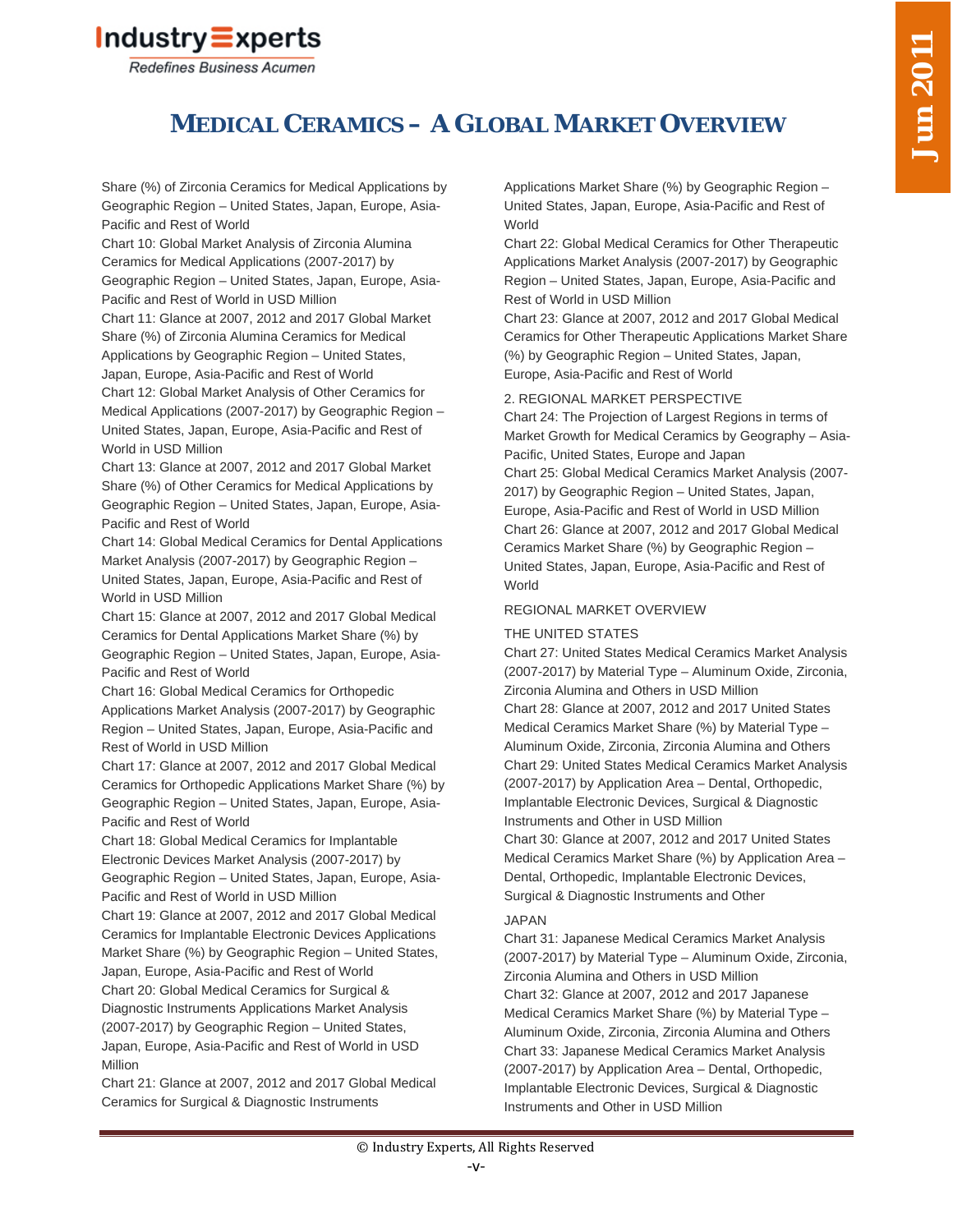

# **MEDICAL CERAMICS – A GLOBAL MARKET OVERVIEW**

Chart 34: Glance at 2007, 2012 and 2017 Japanese Medical Ceramics Market Share (%) by Application Area – Dental, Orthopedic, Implantable Electronic Devices, Surgical & Diagnostic Instruments and Other

## EUROPE

Chart 35: European Medical Ceramics Market Analysis (2007-2017) by Geographic Region – France, Germany, United Kingdom and Rest of Europe in USD Million Chart 36: Glance at 2007, 2012 and 2017 European Medical Ceramics Market Share (%) by Geographic Region – France, Germany, United Kingdom and Rest of Europe

Chart 37: European Medical Ceramics Market Analysis (2007-2017) by Material Type – Aluminum Oxide, Zirconia, Zirconia Alumina and Others in USD Million Chart 38: Glance at 2007, 2012 and 2017 European Medical Ceramics Market Share (%) by Material Type – Aluminum Oxide, Zirconia, Zirconia Alumina and Others Chart 39: European Medical Ceramics Market Analysis (2007-2017) by Application Area – Dental, Orthopedic, Implantable Electronic Devices, Surgical & Diagnostic Instruments and Other in USD Million Chart 40: Glance at 2007, 2012 and 2017 European Medical Ceramics Market Share (%) by Application Area – Dental, Orthopedic, Implantable Electronic Devices, Surgical & Diagnostic Instruments and Other Chart 41: European Market Analysis of Aluminum Oxide Ceramics for Medical Applications (2007-2017) by Geographic Region – France, Germany, United Kingdom and Rest of Europe in USD Million Chart 42: Glance at 2007, 2012 and 2017 European Market Share (%) of Aluminum Oxide Ceramics for

Medical Applications by Geographic Region – France, Germany, United Kingdom and Rest of Europe Chart 43: European Market Analysis of Zirconia Ceramics for Medical Applications (2007-2017) by Geographic Region – France, Germany, United Kingdom and Rest of Europe in USD Million

Chart 44: Glance at 2007, 2012 and 2017 European Market Share (%) of Zirconia Ceramics for Medical Applications by Geographic Region – France, Germany, United Kingdom and Rest of Europe

Chart 45: European Market Analysis of Zirconia Alumina Ceramics for Medical Applications (2007-2017) by Geographic Region – France, Germany, United Kingdom and Rest of Europe in USD Million

Chart 46: Glance at 2007, 2012 and 2017 European Market Share (%) of Zirconia Alumina Ceramics for Medical Applications by Geographic Region – France, Germany, United Kingdom and Rest of Europe

Chart 47: European Market Analysis of Other Ceramics for Medical Applications (2007-2017) by Geographic Region – France, Germany, United Kingdom and Rest of Europe in USD Million

Chart 48: Glance at 2007, 2012 and 2017 European Market Share (%) of Other Ceramics for Medical Applications by Geographic Region – France, Germany, United Kingdom and Rest of Europe

Chart 49: European Medical Ceramics for Dental Applications Market Analysis (2007-2017) by Geographic Region – France, Germany, United Kingdom and Rest of Europe in USD Million

Chart 50: Glance at 2007, 2012 and 2017 European Medical Ceramics for Dental Applications Market Share (%) by Geographic Region – France, Germany, United Kingdom and Rest of Europe

Chart 51: European Medical Ceramics for Orthopedic Applications Market Analysis (2007-2017) by Geographic Region – France, Germany, United Kingdom and Rest of Europe in USD Million

Chart 52: Glance at 2007, 2012 and 2017 European Medical Ceramics for Orthopedic Applications Market Share (%) by Geographic Region – France, Germany, United Kingdom and Rest of Europe

Chart 53: European Medical Ceramics for Implantable Electronic Devices Market Analysis (2007-2017) by Geographic Region – France, Germany, United Kingdom and Rest of Europe in USD Million

Chart 54: Glance at 2007, 2012 and 2017 European Medical Ceramics for Implantable Electronic Devices Applications Market Share (%) by Geographic Region – France, Germany, United Kingdom and Rest of Europe Chart 55: European Medical Ceramics for Surgical & Diagnostic Instruments Applications Market Analysis (2007-2017) by Geographic Region – France, Germany, United Kingdom and Rest of Europe in USD Million Chart 56: Glance at 2007, 2012 and 2017 European Medical Ceramics for Surgical & Diagnostic Instruments Applications Market Share (%) by Geographic Region – France, Germany, United Kingdom and Rest of Europe Chart 57: European Medical Ceramics for Other Therapeutic Applications Market Analysis (2007-2017) by Geographic Region – France, Germany, United Kingdom and Rest of Europe in USD Million

Chart 58: Glance at 2007, 2012 and 2017 European Medical Ceramics for Other Therapeutic Applications Market Share (%) by Geographic Region – France, Germany, United Kingdom and Rest of Europe

## France

Chart 59: French Medical Ceramics Market Analysis